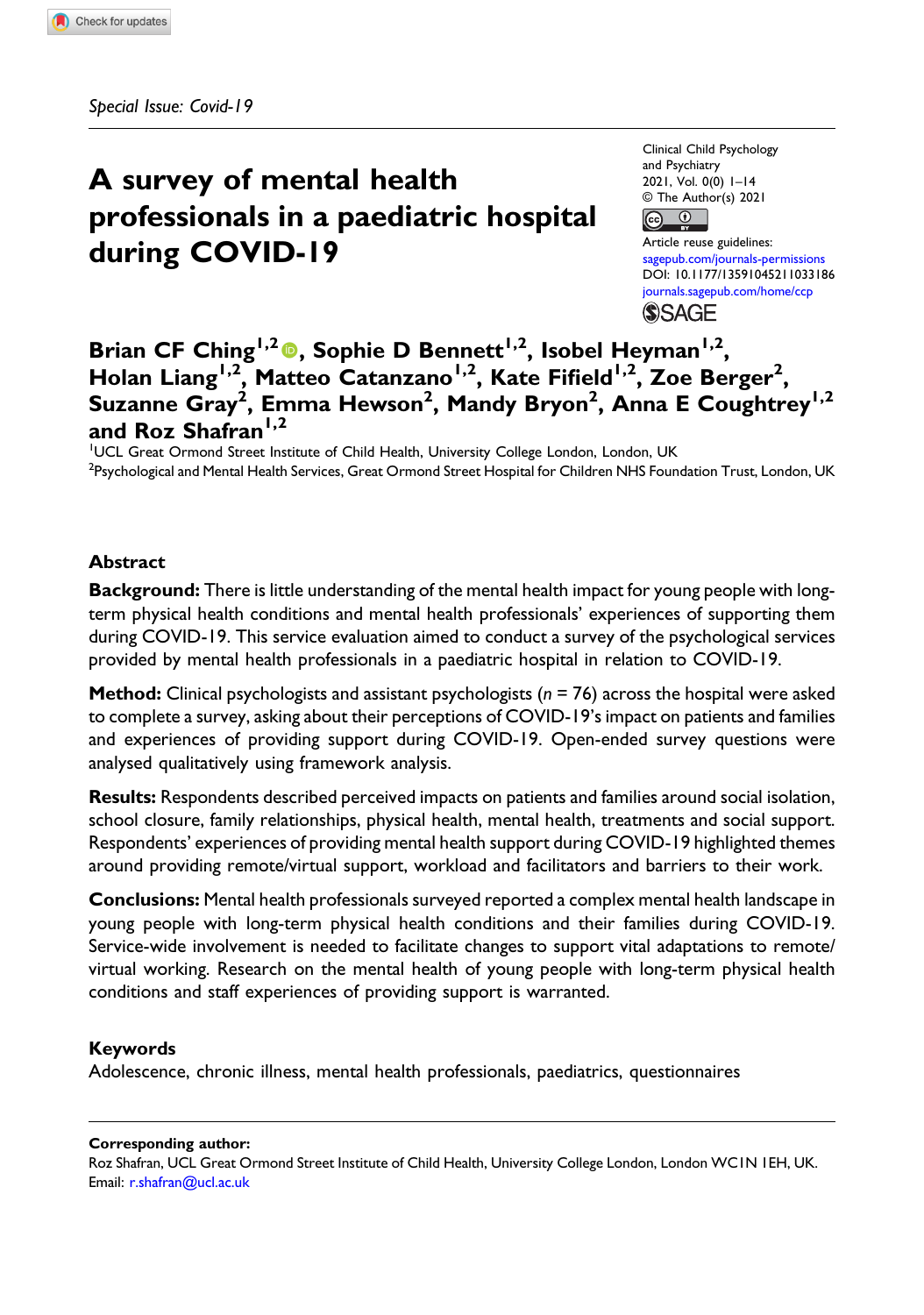# Introduction

Young people and their families have seen many significant life changes since the global outbreak of the coronavirus disease (COVID-19), from school closures and social distancing measures, to an economic recession and health crisis. As a result, the mental health of young people and their families has been hugely affected. A nationally representative survey in the United Kingdom found that since the pandemic, one in six young people aged 5 to 16 had a probable mental health disorder compared to one in nine in 2017 ([NHS Digital, 2020\)](#page-12-0).

Factors like social isolation, family confinement and pre-existing mental health difficulties may be risk factors for poor mental health and mental health disorders in young people during the pandemic [\(Guessoum et al., 2020\)](#page-12-1). However, there is a scarcity of research on the mental health impact for young people with long-term physical conditions (LTCs) despite them being a vulnerable group to both COVID-19 ([Glasper, 2020;](#page-12-2) [Jones et al., 2020\)](#page-12-3) and mental health difficulties [\(Glazebrook et al., 2003;](#page-12-4) [Verhoof et al., 2014\)](#page-13-0), especially during COVID-19 [\(Aishworiya & Kang,](#page-11-0) [2020](#page-11-0); [Patel, 2020\)](#page-12-5).

Examinations of the impact of COVID-19 on children's services have also been scant. Although we have seen wide-spread changes in child health services ([Badawy & Radovic, 2020;](#page-11-1) [Barney et al.,](#page-11-2) [2020](#page-11-2); [Chanchlani et al., 2020](#page-12-6)), there is very little research on mental health professionals' experiences of providing support for young people with LTCs and their families' mental health during COVID-19. As evidence suggests hospital staff may experience mental health difficulties as a result of working during the pandemic [\(Greene et al., 2021;](#page-12-7) [Lai et al., 2020](#page-12-8)), it is important to consider staff experiences during this time. Such data will be important to inform adaptive changes in service provision to address mental health needs that arise as a result of COVID-19 itself or the impact of measures taken to manage the virus.

The aim of this service evaluation was to conduct a survey of the provision given by the psychological services in a paediatric hospital in relation to COVID-19. Specifically, the survey aimed to collect data on clinical psychologists (CPs) and assistant psychologists' (APs) perspectives of the impact of COVID-19 on patients and families and experiences of providing mental health support during the pandemic to inform patient needs and service improvements.

# **Methods**

# Approval

The Great Ormond Street Hospital for Children NHS Foundation Trusts' Clinical Audit Team approved this survey as part of a service evaluation (audit reference number: 2873). Although it was decided that the collection and analysis of data did not require ethical review by an NHS research ethics committee, care was taken to ensure ethical standards were met. Respondents were assured that their response to the survey was confidential and anonymised. No personally identifiable information was collected or described in this study.

# Sample

All 76 non-medical psychology staff in the hospital's psychological services were invited to participate (63 CPs and 13 APs). In the United Kingdom, APs will have at least completed an accredited 3-year undergraduate degree in psychology and experience in working in clinical and/or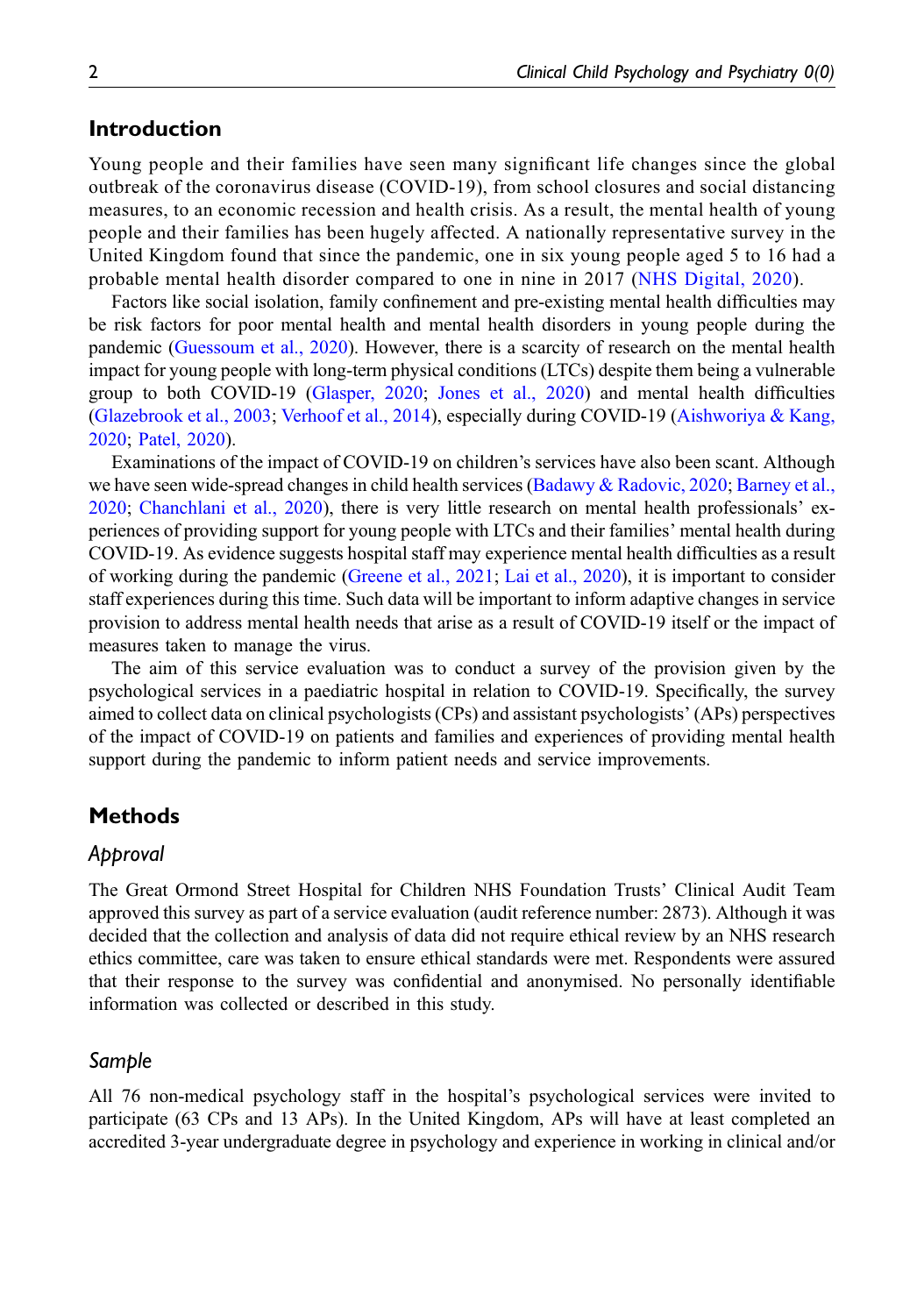research settings. CPs have at least also completed an accredited 3-year postgraduate doctorate in clinical psychology and be registered with the Health and Care Professions Council.

### Setting

The hospital is a specialist paediatric hospital in London, United Kingdom, that provides outpatient and inpatient services for young people with a variety of physical health needs, which are usually complex and long term. There is a large psychological and mental health service within the hospital providing embedded and accessible mental health support to patients and their families across all physical health specialities. In response to the outbreak, the hospital has implemented specific measures and policies to protect patients, families and staff, and to control the spread of the virus on hospital grounds.

# Procedure

Responses from all CPs and APs in the hospital were sought through purposive sampling. All CPs and APs in the hospital email address book were sent a personalised email with the link to the survey. This was followed by a follow-up email one week later. As responses were anonymous, all CPs and APs received the follow-up email even if they had completed the survey. Those who were on leave were contacted on their return.

### Surveys

Two questionnaires (one for CPs and one for APs) were developed by the research team and clinical team leads through iterative discussion during the design of the service evaluation. The clinical team's experiences of working during the pandemic and their understanding of COVID-19's impact on young people and their families, combined with the research team's background of questionnaire development, were combined to develop the questions used in the service evaluation. The final versions were hosted on the Qualtrics platform (see [Supplemental Appendices 1](http://journals.sagepub.com/doi/suppl/10.1177/13591045211033186) and [2](http://journals.sagepub.com/doi/suppl/10.1177/13591045211033186)).

Structured and open-ended questions were used to gather rich insight into respondents' diverse perspectives and experiences of providing psychological support to patients and families during COVID-19. A branching structure was used where respondents were first asked to provide single responses with ordinal and nominal categories on the proportion of patients being seen for COVIDspecific mental health needs and its impacts on patients (school, family life, friendships, treatment of physical illness and their own and their parents' mental health). A scaled question was used to assess the average proportion of session time that was used to address COVID-specific concerns or impact on a scale from 0 to 100. This was followed by respondents being asked to provide multiple responses with nominal categories on the types of support that was provided for COVID-related difficulties, including low intensity and high intensity psychological interventions. Open-ended questions were used to elicit more in-depth data on respondents' perception of the main impact of COVID-19 on patients and their experiences of supporting these patients and families. It also provided opportunity for respondents to include responses that were not included as options in the structured questions.

Respondents were asked to give estimated answers to questions to reduce time burden. Respondents could skip questions, and none were compulsory. The major difference between the two questionnaires was that APs were only asked about low intensity treatment when asked about the support that was provided for COVID-related difficulties as APs do not have the training to deliver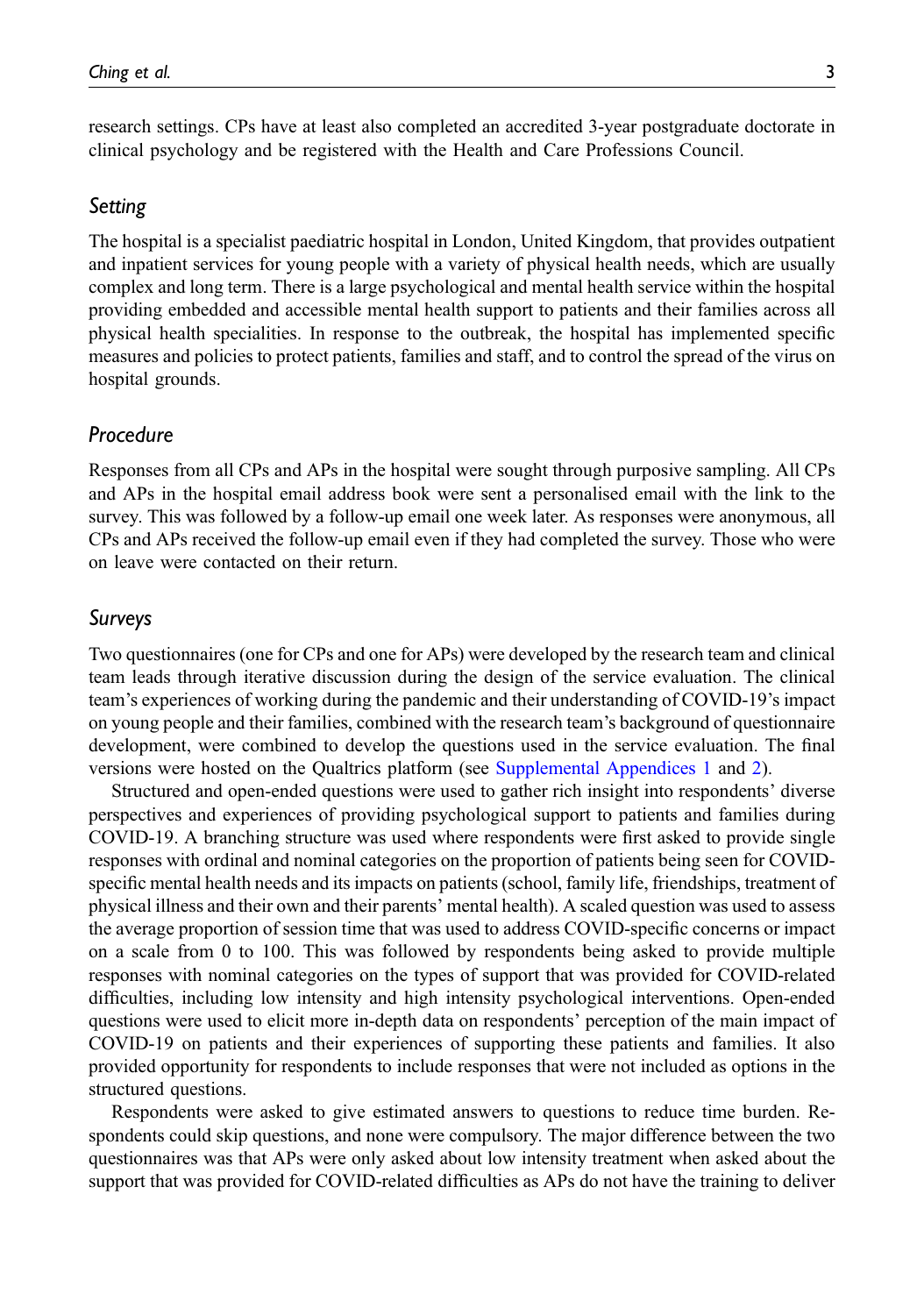high intensity interventions. In this context, low intensity treatments comprise of six hours or less treatment time (using self-help materials, such as low intensity cognitive behavioural therapy (CBT)) delivered by a trained practitioner or supporters, such as APs, and high intensity treatments include full treatment of CBT delivered by individuals with professional qualifications, such as CPs [\(Shafran et al., 2021\)](#page-12-9). Additional questions about their low intensity cases were included, such as where referrals came from and whether standardised measures were used. Depending on eligibility for branching questions and respondents' role, respondents were asked between 13 and 21 questions. The questionnaires took approximately  $5-10$  minutes to complete. Anonymity and confidentiality were ensured by not asking respondents any personal or identifying information.

### Analysis

Qualitative data were analysed using framework analysis [\(Gale et al., 2013\)](#page-12-10). Two researchers (BCFC and KF) familiarised themselves with the data through immersion, by reading the qualitative responses line by line. Notes were made on initial codes that seemed important or relevant. Initial responses were used to form a preliminary analytical coding framework. Codes were compared and the working analytical framework was developed together. The framework was then applied to the data by BCFC where responses were indexed using the working codes and categories. Throughout the process, codes and categories would be added and changed as new ideas were identified from the data. Memos about deeper meanings of the data were also kept as they were identified. After the framework was applied, the matrix was developed in tables to summarise the distinct categories, presented in the Results. The data were interpreted to descriptively elucidate meaning and identify patterns and differences. This was reviewed by members of the research team.

# Results

Data were collected between August 14, 2020 and October 12, 2020. A total of 48 (63.2%) people completed at least one question and 45 (59.2%) completed it fully. We report findings for the 48 respondents. The response rates across the two groups did not differ greatly; we received responses from 39 (61.9%) clinical psychologists and 9 (69.2%) assistant psychologists. One hundred and five responses to open-ended items were included. This yielded 2,937 words for qualitative analysis.

# Impact of COVID-19 on patients and families

Respondents provided an estimated proportion of referrals that were for mental health difficulties specifically related to the current pandemic. Most respondents rated 'none' (62.5%), followed by 'some' (29.2%) and 'about half' (8.3%). No respondents rated the proportion of COVID-related referrals as being 'most' or 'all' of the referrals.

Respondents' ratings of the perceived impact of COVID-19 on patients and families' lives were diverse, summarised in [Table 1](#page-4-0). Across the domains, patients' friendships, treatment of patients' physical illnesses and parents' mental health were most rated to be negatively impacted by COVID-19. Family life, patients' mental health and school were most perceived to be impacted both negatively and positively. A small proportion of respondents perceived the domains to be more positively impacted by the pandemic, except for parents' mental health which is counter to expectation.

Qualitative analyses were conducted on responses from two open-ended questions where themes and sub-themes emerged from the analyses, summarised in [Tables 2](#page-5-0) and [3.](#page-5-1)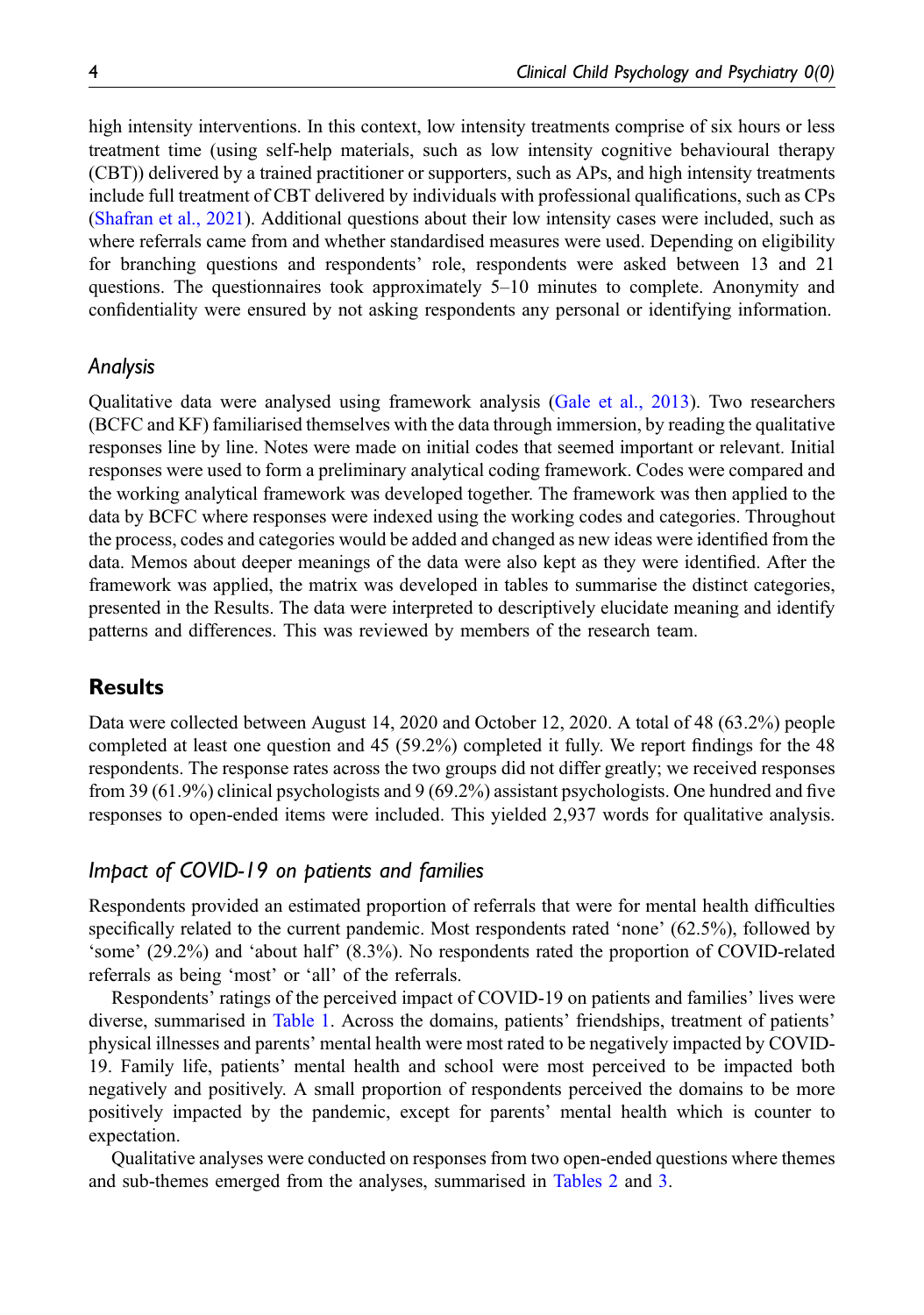Social isolation. Many patients and families were perceived to be socially isolated, which impacted how connected they felt with the outside world, including with their friends and families. This was perceived to result in a loss of routine as patients and families were unable to continue their usual way of life.

School closure. Many patients and families were perceived to be impacted by school closure. Respondents reported many families struggling with accessing education through homeschooling and virtual schoolwork without the usual learning support in place, while others reported having positive experiences. Some patients' well-being was perceived to have improved, however, due to reduced school-specific stressors, such as bullying and performance anxiety. Not needing to sit exams this year was reported to have had a mixed effect as respondents described some patients feeling worried about exam results while others were relieved. Some respondents also described families being worried about the transition back to school.

Family relationships. Family relationships were mostly perceived to be strained due to more time spent together with little opportunity for private space. However, a minority of respondents said some families' relationships improved due to spending more time together.

Physical health. Patients' physical health was perceived to have been both positively and negatively impacted. Some families were perceived to have had more time to manage their physical health, which improved patients' conditions. On the contrary, a few respondents described worsening of existing conditions because of reduced activity levels. Patients who contracted the virus were also reported to need to manage the health implications.

Mental health. With regards to patients' and parents' mental health, the largest difficulty that was perceived by respondents was anxiety. Anxiety revolved around catching the virus, spreading the virus to vulnerable family members, their current physical health and trauma of being hospitalised during the pandemic. Families were perceived to experience distress related to the one carer policy in the hospital,

|                                  | N  | n rated more<br>negative $(\%)$ | n rated both negative<br>and positive (%) | n rated more<br>positive (%) | n rated do not<br>know $(\%)$ |
|----------------------------------|----|---------------------------------|-------------------------------------------|------------------------------|-------------------------------|
| School                           | 46 | 21(45.7)                        | 21(45.7)                                  | 4(8.7)                       | 0(0.0)                        |
| Family life                      | 46 | 9(19.6)                         | 34 (73.9)                                 | 3(6.5)                       | 0(0.0)                        |
| Friendships                      | 44 | 32 (72.7)                       | 10(22.7)                                  | 2(4.5)                       | 0(0.0)                        |
| Treatment of<br>physical illness | 37 | 21(56.8)                        | 13 (35.1)                                 | 2(5.4)                       | 1(2.7)                        |
| Patients' mental<br>health       | 46 | 11(23.9)                        | 31(67.4)                                  | 3(6.5)                       | 1(2.2)                        |
| Parents' mental<br>health        | 45 | 25 (55.6)                       | 20 (44.4)                                 | 0(.0)                        | 0(.0)                         |

<span id="page-4-0"></span>Table 1. Respondents' perceived impact of COVID-19 on patients and families.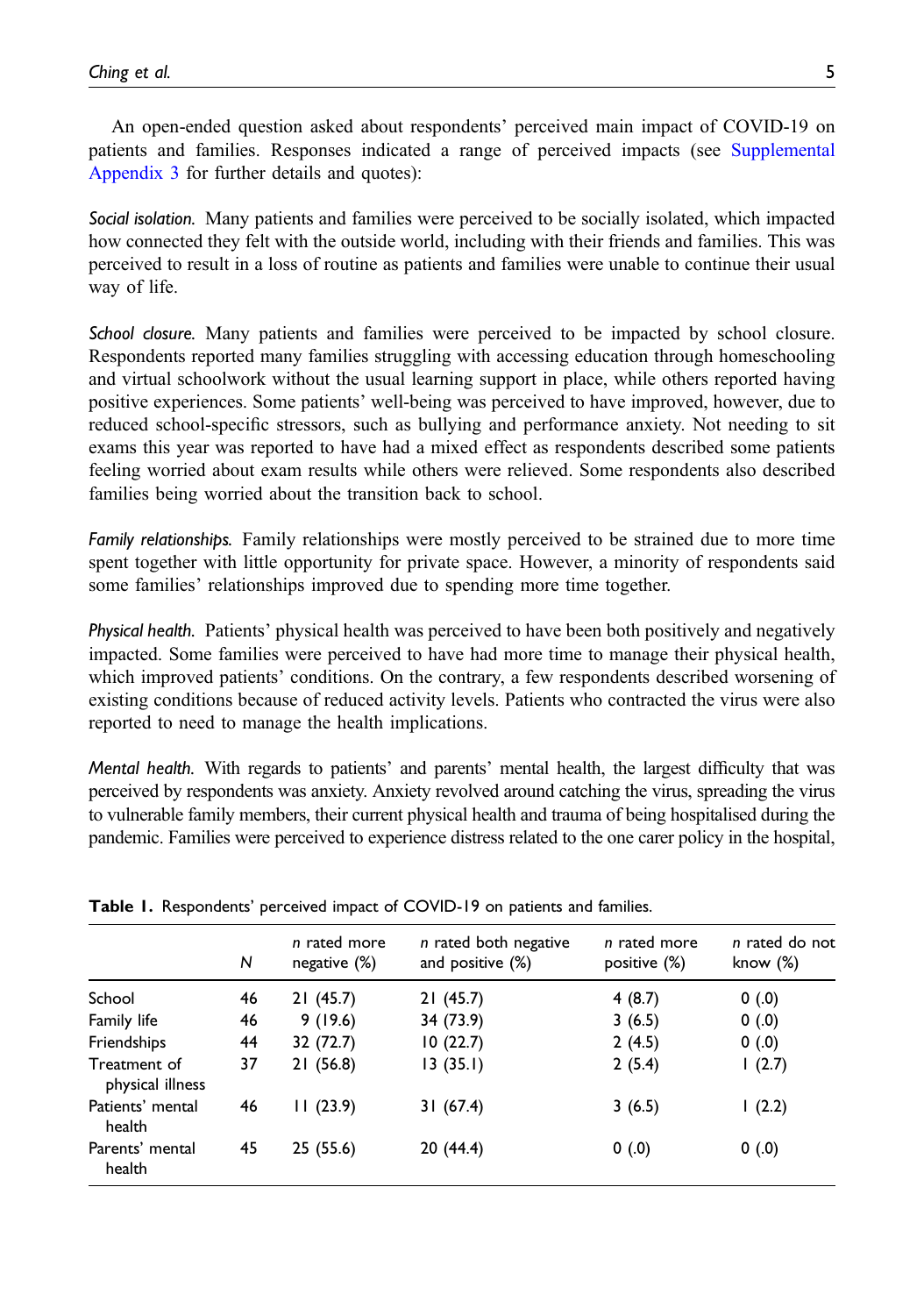| Theme                | Sub-theme                                            |  |
|----------------------|------------------------------------------------------|--|
| Social isolation     | Disconnect from the outside world                    |  |
|                      | Loss of routine                                      |  |
| School closure       | Access to education                                  |  |
|                      | Reduced school-specific stressors                    |  |
|                      | Exams                                                |  |
|                      | Anticipatory anxiety of returning to school          |  |
| Family relationships | Pressure on the household                            |  |
|                      | Improved relationships                               |  |
| Physical health      | Improvements in physical health                      |  |
|                      | Worsening of physical health                         |  |
|                      | COVID-19 hospital admissions                         |  |
| Mental health        | Anxiety                                              |  |
|                      | One carer policy                                     |  |
|                      | Increased parental burdens                           |  |
|                      | Feelings of being different                          |  |
|                      | Low mood                                             |  |
|                      | <b>Behavioural difficulties</b>                      |  |
|                      | Improvements in mental health                        |  |
| <b>Treatments</b>    | Reduced quality                                      |  |
|                      | Medical treatments                                   |  |
|                      | Psychological treatments                             |  |
| Social support       | Reduced access to established social support systems |  |
|                      | Reduced access to social/community services          |  |
|                      | Cultural stigma                                      |  |

<span id="page-5-0"></span>Table 2. Themes and sub-themes of respondents' perceived main impact of COVID-19 on patients and families.

<span id="page-5-1"></span>Table 3. Themes and sub-themes of respondents' experiences of providing support to patients and families during COVID-19.

| Theme                            | Sub-theme                                 |
|----------------------------------|-------------------------------------------|
| Remote/virtual support           | Expectations                              |
|                                  | Engagement                                |
|                                  | Access to psychological support           |
|                                  | Technological challenges                  |
|                                  | Distrust in remote/virtual working        |
| Workload                         | Increasing workload                       |
|                                  | Adapting to patient needs around COVID-19 |
| <b>Facilitators and barriers</b> | Teamwork and communication                |
|                                  | Motivation                                |
|                                  | Electronic system                         |
|                                  | Lack of face-to-face care                 |
|                                  | Reduced input from other services         |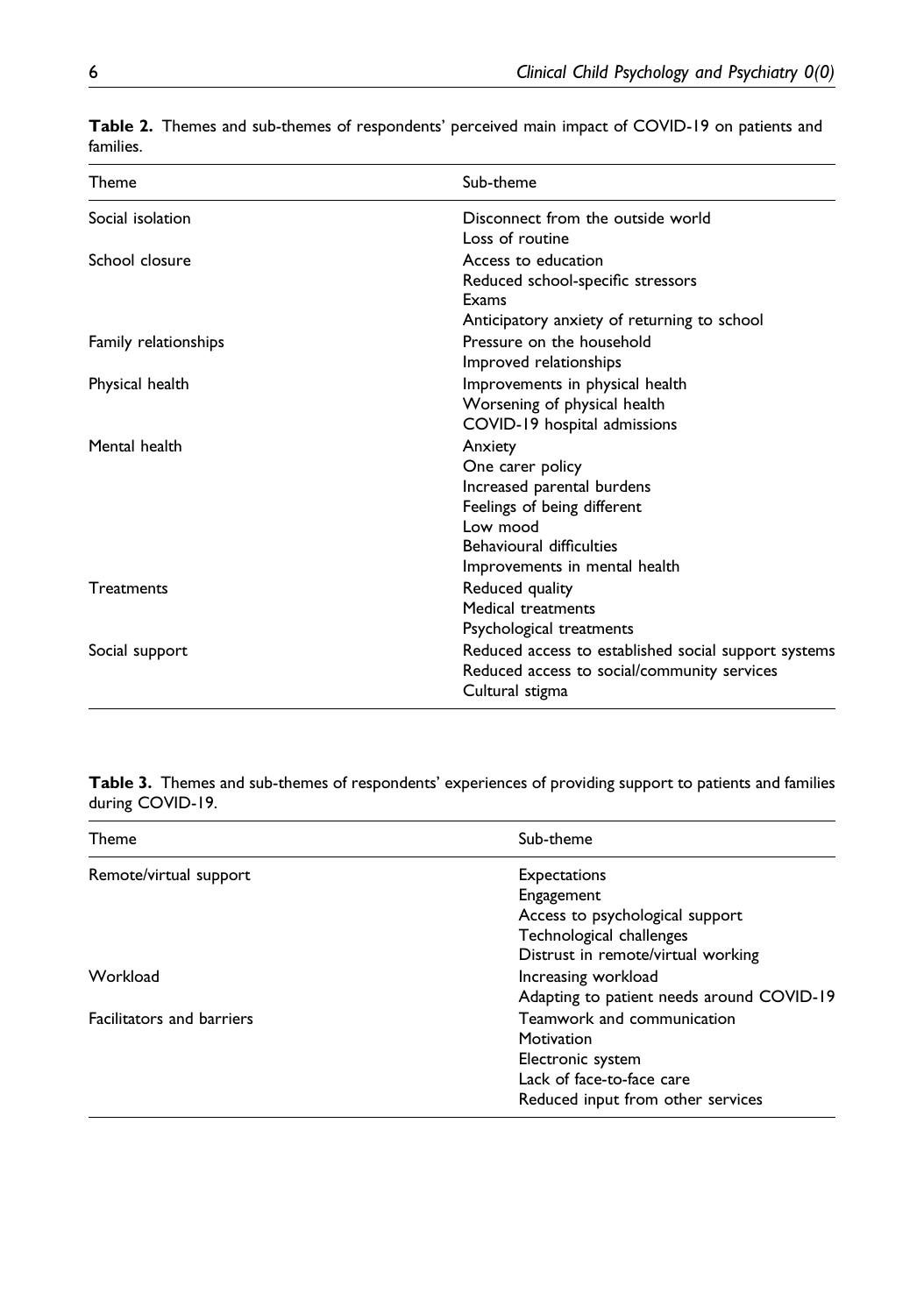which initially restricted visits to inpatients to only one carer and no other visitors, including siblings. Some parents were described by respondents to feel overwhelmed during this time. Other mental health difficulties in patients that respondents reported include feeling different from other young people due to the need to shield, low mood and behavioural difficulties. However, some respondents also mentioned perceived improvements in patients' mental health due to staying at home.

Treatments. Respondents perceived a negative impact on interventions for physical and mental health due to the pandemic. Generally, respondents reported a perceived reduction of access to treatments due to hospital restrictions that impacted face-to-face appointments. Delayed access to medical services was perceived to cause a lot of uncertainty for families. Psychological services were thought to also be affected by respondents, notably due to delayed assessments and limitations with remote/virtual psychological work. Access to local child and adolescent mental health services (CAMHS) was reported to be difficult.

Social support. Respondents reported that social support for families was negatively affected, both within families and wider established structures of support, such as government policies and third sector services.

# Support for COVID-related difficulties

The median estimated proportion of session time spent on COVID-related difficulties or its impact was 24%. The mode was 20% and responses ranged from 7% to 100% of session time.

CPs  $(n = 39)$  provided a wide range of support to patients and families for COVID-related difficulties. Respondents were able to select multiple forms of support they provided: one-off supportive telephone calls (33%), low intensity interventions (i.e. fewer than six telephone calls; 15%), signposting (13%) and high intensity interventions (i.e. full course of therapy; 10%). Almost a quarter of respondents reported that no support was needed (22%) specifically for COVID-related difficulties and others reported that other forms of support (7%) were provided, but no detail was elaborated.

Respondents who selected multiple forms of support  $(n = 24)$  were asked to select the most commonly provided. One-off supportive telephone calls (46%) were reported to be most commonly provided, followed by low intensity interventions (25%), signposting (12%) and high intensity interventions (4%), Similarly, some reported that other forms of support (13%) were most commonly provided without further explanation when asked.

An open-ended question asked about respondents' experiences of providing support for patients and families during COVID-19. Responses contained common and varied patterns (see [Supplemental Appendix 4](http://journals.sagepub.com/doi/suppl/10.1177/13591045211033186) for further details and quotes).

Remote/virtual support. Respondents' experiences of remote/virtual sessions were diverse. Some respondents found delivering support via telephone or video sessions a positive experience, whereas others found it came with technological challenges. Respondents reported some families feeling sceptical in the quality of support provided through virtual means as compared to usual face-to-face support. Engagement in patients during remote/virtual appointments was also varied, from having no impact on engagement compared to face-to-face sessions to being challenging for respondents. Likewise, access to psychological support was mixed. Some described the remote/virtual sessions improved access for patients and families due to reasons like not needing to commute to the hospital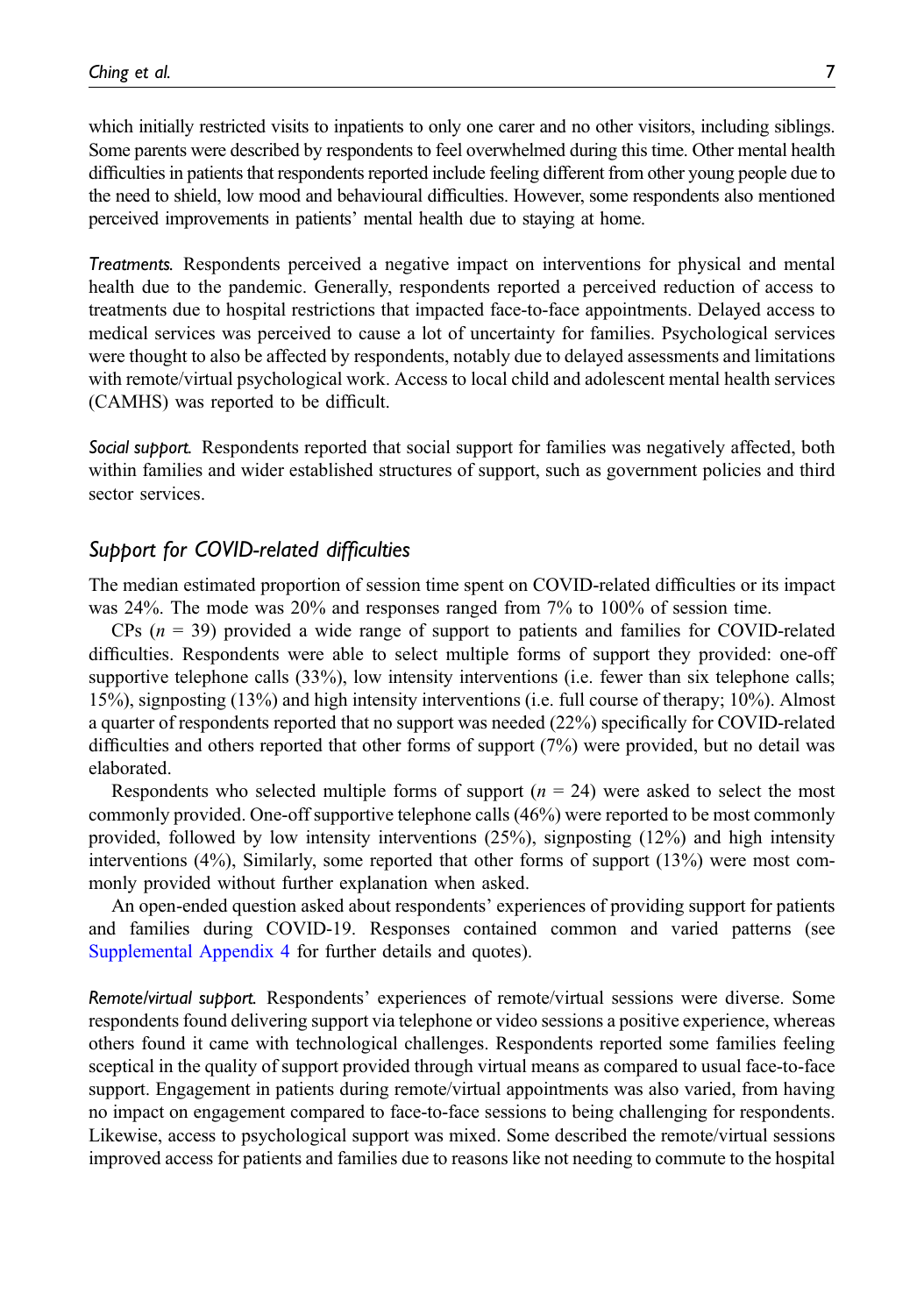and feeling safer at home. Contrastingly, others perceived this format reduced access for patients with sensory impairments.

Workload. Many respondents described an increased workload from new COVID-related referrals and new presenting difficulties from current patients. Changes in workload were suggested to match changes in governmental policies and regulations; for example, increase in mental health difficulties in patients and families as lockdown restrictions were being lifted. In addition to increased workload, respondents also described a change in their work as a result of patients and families experiencing COVID-related difficulties and having to manage their implications, such as managing uncertainty.

Facilitators and barriers. The most prominent facilitators for providing support to families were teamwork and communication, which was described by respondents as important in supporting each other and families within teams in the hospital and external services. Motivation from respondents and electronic systems in the hospital also appeared to be helpful for the support they provided. Lack of face-to-face care was described as a barrier to understanding patients' difficulties and providing subsequent intervention. Reduced input from external services, like social care, seemed to also limit liaison work respondents could do for patients and families.

Low intensity interventions. APs were asked an additional question about the low intensity interventions they provided. Only one had delivered low intensity interventions to support patients and families for COVID-related difficulties. They reported delivering the following low intensity interventions: one-off supportive telephone calls, brief intervention (less than six telephone calls), and signposting.

The other seven APs did not provide low intensity interventions. Two APs reported that some support was needed with providing low intensity interventions to patients and families specifically for COVID-related difficulties. The most frequent reason was that it was beyond their job remit. This was seen in respondents across different teams. Other reasons included patients' needs being addressed as part of broader consultations, COVID-related difficulties not being the main presenting problem, COVID-related referrals being picked up by other team members and not receiving any COVID-related referrals.

# **Discussion**

Using both quantitative and qualitative analyses, our findings provided a detailed snapshot of the impact of COVID-19 on the mental health of young people with LTCs and their families that is rooted in staff experiences and direct clinical contact with this population. Most notable is the diversity of perceptions and experiences which illustrate the heterogeneity and complexity of COVID-19's impact on young people with LTCs' mental health and how CPs and APs across different teams in a paediatric hospital responded to those varying needs.

# Impact of COVID-19 on patients and families

Our findings show that most CPs and APs did not receive any referrals specifically for COVIDrelated mental health difficulties, yet discussions around COVID-19 took up about a quarter of session time on average. However, COVID-19 has affected the global population and was the broader context for all patient contacts. The findings may reflect the difficulty of disentangling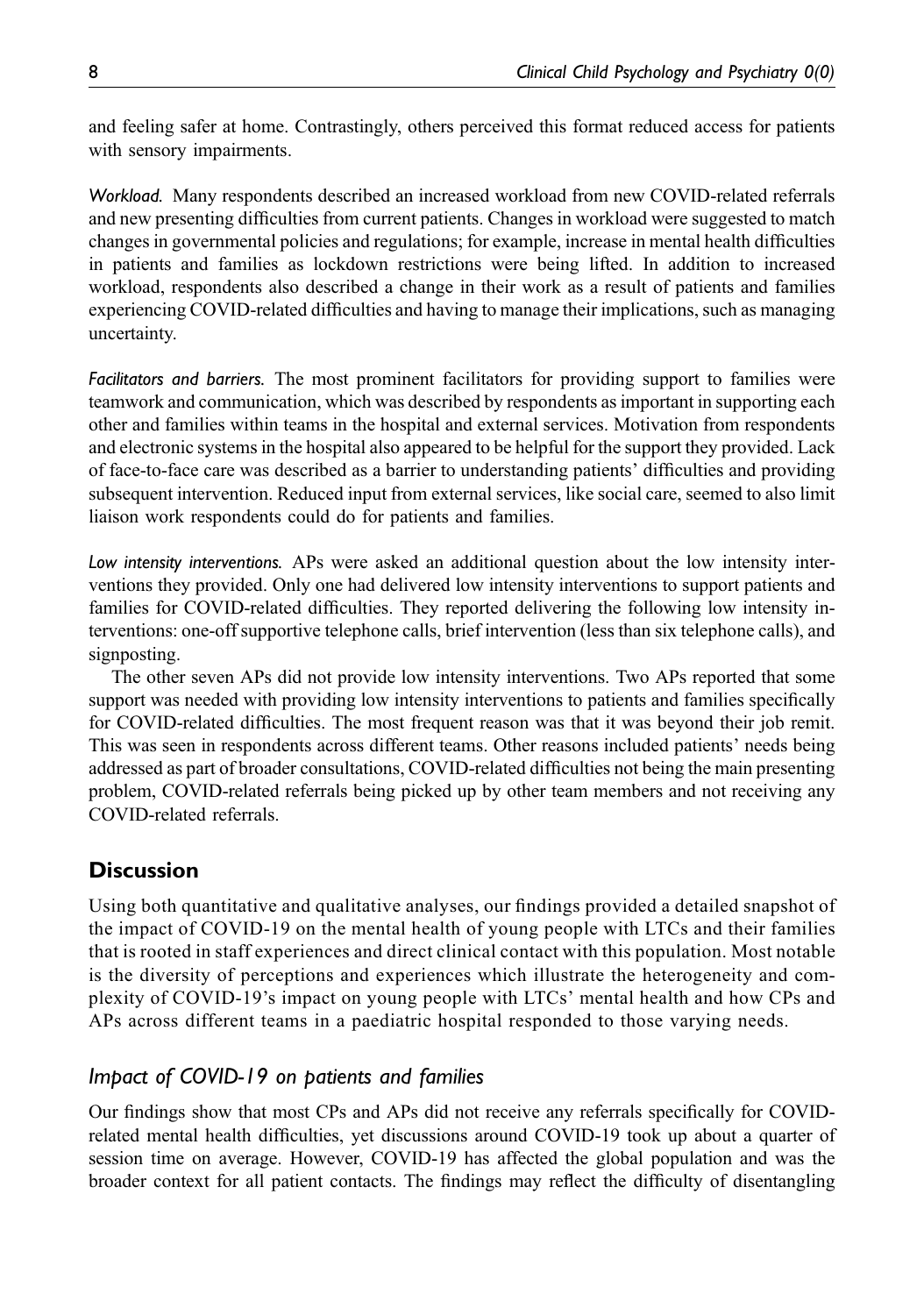discussions about COVID-19's pervasive impact on mental health, physical health and daily life. Such discussions would have reduced the amount of clinical time left for other matters.

Closure of schools was perceived to introduce a range of issues for some young people and families. Access to education and learning was impaired for many, especially for families who have now lost learning support that was provided at schools and now managing remote/virtual schoolwork or homeschooling. Our findings should be viewed in the context of other surveys from different settings. In a survey of nearly 150 children and young people, Barnado's found 57% of children and young people experienced a decline in school progress during the pandemic [\(Barnado](#page-11-3)'s, 2020). In another survey of 3,570 children and young people, those who had a probable mental health disorder were less likely to access support from school or other educational institutions than those who were unlikely to have a mental health disorder [\(NHS Digital, 2020](#page-12-0)). It is essential to better understand the positive and negative impacts of COVID-19 in relation to school and more broadly to establish whether COVID-19 has reduced some external pressures and/or whether individuals were able to find some resilience.

The one carer policy was put in place to protect patients and families in the hospital. It was also perceived by professionals to inadvertently be a source of stress for families. As only one parent could visit patients and attend to their care, carers were described as feeling guilty, scared, distressed and overwhelmed by the increased responsibility. Patients' usual coping strategies and support like siblings and parents were inaccessible during their inpatient stay. This is consistent with previous findings where parents and children who were quarantined or isolated exhibited higher posttraumatic stress symptoms than those who were not ([Sprang & Silman, 2013\)](#page-13-1).

# Experiences of supporting difficulties during COVID-19

Challenges with engagement (including technical difficulties) were prevalent in respondents' experiences of remote/virtual psychological work. Although not the case for all, where some had positive experiences, the issues around remote/virtual psychological work needs to be further explored. A recent survey of mental health professionals found similar results around remote/virtual psychological work posing challenges for staff around building rapport, technical difficulties and reduced capacity for specific psychological treatments [\(Feijt et al., 2020](#page-12-11)). On the other hand, a review on interactional differences between telephone and face-to-face psychological therapy suggests there are minimal empirical differences in patient engagement and participation [\(Irvine](#page-12-12) [et al., 2020](#page-12-12)). Despite previous research suggesting no significant differences in how patients may experience remotely delivered psychological treatments compared to face-to-face treatments [\(Irvine](#page-12-12) [et al., 2020\)](#page-12-12), mental health professionals may perceive lower self-efficacy in remote/virtual formats compared to face-to-face work which should be explored.

During this time, respondents saw changes in their work. They saw increased workloads due to both new referrals and current patients experiencing mental health difficulties as a result of COVID-19. The ebb and flow of mental health difficulties were described to mirror changes in governmental policies and regulations. This may reflect preliminary findings showing a steady increase in emotional difficulties in young people in the United Kingdom during the first few months of lockdown ([Skripkauskaite et al., 2020](#page-13-2)). CPs also had to adapt to difficulties that were brought up by the pandemic in patients, such as anxiety about COVID-19 and its uncertainty.

CPs identified several helpful factors in delivering support during COVID-19. Peer support, including teamwork and communication, aided the support they provided for families and professionals. The need for transparent communication was prevalent within immediate teams, but also across other teams in the hospital and with external services. As many services have been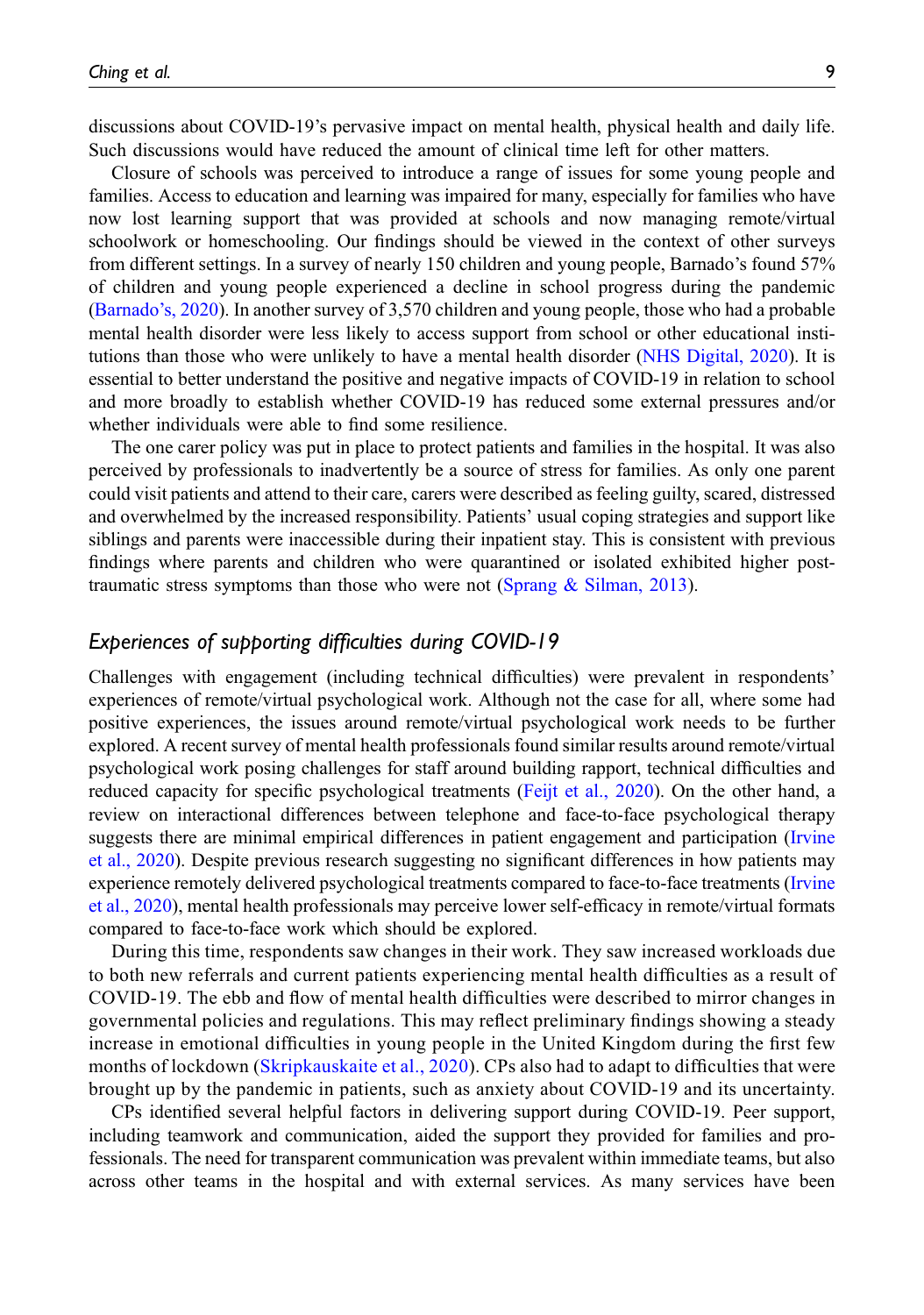overwhelmed during the pandemic as anticipated, reduced input from external services affected the work respondents could do with patients and families, especially around liaison work. Respondents also identified the hospital's electronic systems to be helpful in organising appointments with patients and families.

### Limitations

Our survey only captures the perspectives of CPs and APs. Insight from other stakeholders, such as psychiatrists, mental health nurses, family therapists, occupational therapists and importantly patients and families themselves, will deepen our understanding of the specific impacts of COVID-19 on young people with LTCs. It is possible that findings were related to specific conditions: some conditions may be more likely than others to be linked with children finding school closure a positive thing, or finding it easier to manage their health condition for example. Future involvement of patients and families should include young people with diverse physical health needs to explore COVID-19's specific impacts.

Despite employing open-ended questions, respondents were also asked to not spend too much time on completing the questionnaire as the purpose of the survey was to help formulate an initial understanding of CPs and APs' perceptions and experiences. Data from quantitative and epidemiological studies are needed to systematically assess the mental health of young people with LTCs during COVID-19 and the impact on mental health services. Further qualitative studies are also needed for in-depth exploration of mental health professionals' experiences of supporting this population during the pandemic.

In addition to the brevity of the qualitative data, they may not fully reflect the quantitative findings. Respondents' ratings on the survey indicate a nuanced picture where many domains in patients and families' lives were impacted both positively and negatively, which was not necessarily represented in the quantitative findings to the same degree. Friendships in patients were also not a theme that emerged from qualitative analysis, although reported to be affected by COVID-19 in the quantitative data.

This was a site-specific service evaluation and Great Ormond Street Hospital for Children has a large and long-established specialised clinical psychology service to the paediatric specialities. Our findings may not be generalisable to other paediatric hospitals. Respondents may have unique experiences due to a plethora of factors, such as differences in the regional impact of COVID-19 and resource distribution in hospitals around the United Kingdom. Moreover, the data do not explain the significant heterogeneity of the perceived impact of COVID-19 on patients and families, as well as the experiences of providing mental health support during COVID-19. Our service evaluation cannot highlight the causal mechanisms underlying the diverse experiences of CPs and APs. This needs to be explored in future studies.

### Implications

Initial data on the varying mental health needs of young people with LTCs and families during COVID-19 in a paediatric hospital are highlighted in our survey. Although only capturing one paediatric hospital in the United Kingdom, our findings should be considered along with other data to help understand the mental health ramifications on this vulnerable group.

Providing support for patients and families during COVID-19 has affected respondents in different ways, but many described an increased workload. As the literature has demonstrated worse mental health outcomes in healthcare professionals during COVID-19 ([Greene et al.,](#page-12-7)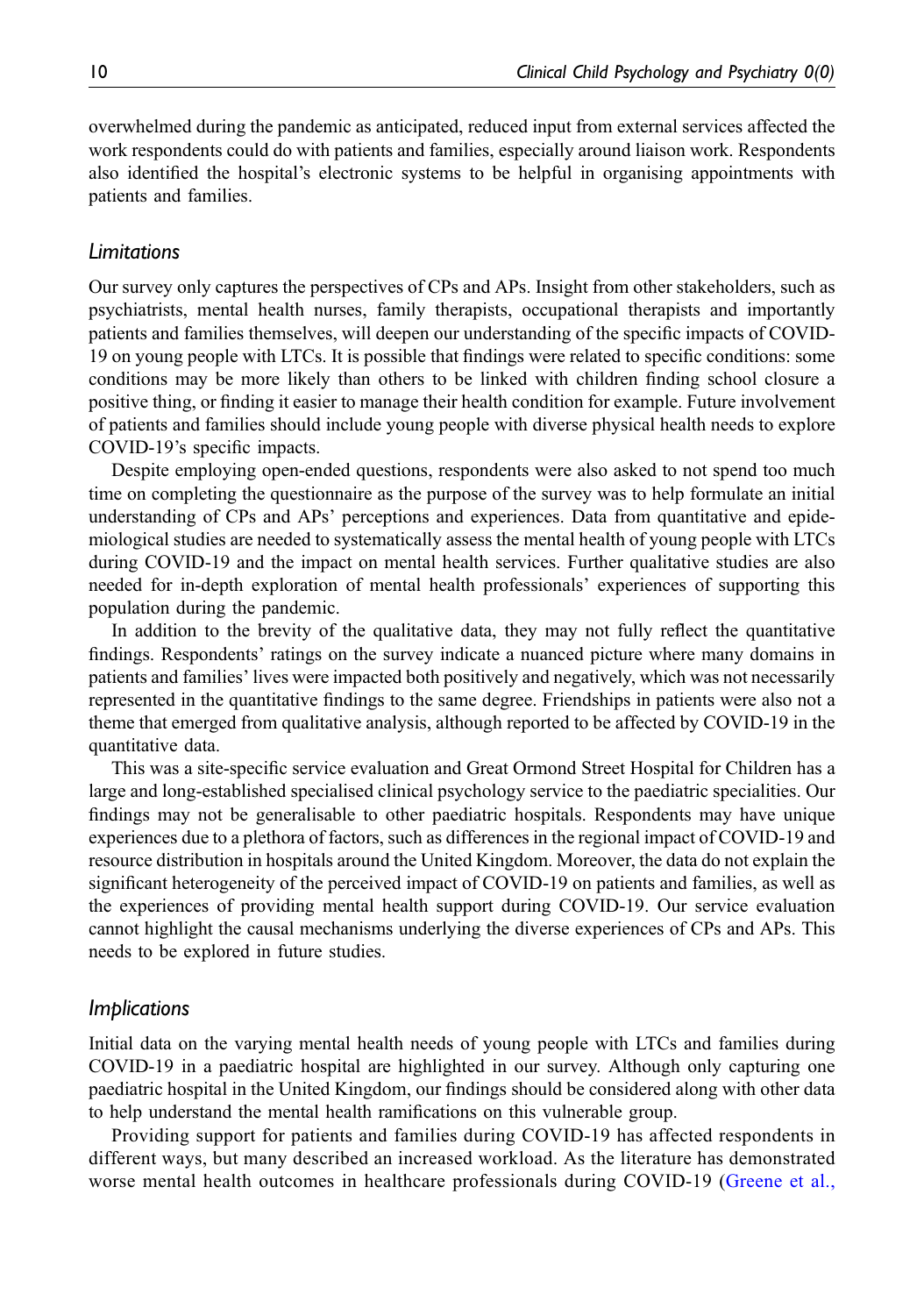[2021;](#page-12-7) [Lai et al., 2020\)](#page-12-8), the well-being and mental health of CPs and APs should also be considered. More work should complement existing hospital-based services and efforts to support these staff.

It is important to ensure mental health professionals feel confident in this relatively unchartered format of psychological work. Service-wide involvement is needed to facilitate changes to support vital adaptations to remote/virtual working. This may range from specialised training (Austen  $\&$ [McGrath, 2006](#page-11-4); [McCord et al., 2015](#page-12-13)) to providing appropriate technology and implementation [\(Sharma et al., 2020\)](#page-12-14).

Although not a universal experience across teams, our data suggest that most respondents have been delivering briefer forms of support within their routine service. Services need to evaluate how feasible and cost-effective support can be optimised. This may involve APs delivering evidencebased low intensity interventions to ensure CPs have the capacity to address more severe needs. This has been shown to be feasible in a paediatric setting during COVID-19 ([Batchelor et al., 2020\)](#page-11-5) with good patient outcomes [\(Catanzano et al., 2021\)](#page-12-15).

# **Conclusions**

The findings from this survey illustrate a complex mental health landscape in young people with LTCs and their families during COVID-19 informed by CPs and APs from a paediatric hospital in the United Kingdom. The pandemic was reported to have negative and positive impacts on different domains across patients and families. There is a need for further detailed exploration of this population's experiences during the pandemic and the impact on their mental health. The diverse experiences of supporting the mental health of young people with LTCs and their families in the pandemic were also highlighted. Research should focus on understanding how these mental health professionals can be supported and include views from other stakeholders.

#### Acknowledgements

The authors would like to thank the clinical psychologists and assistant psychologists who took part in this survey and the Clinical Audit Team at Great Ormond Street Hospital NHS Foundation Trust for supporting this survey.

#### Author contributions

IH and RS conceptualised the design of the service evaluation. BCFC, SDB, IH, HL, MC and RS designed the survey, with contributions from ZB, SG, EH and MB. BCFC was responsible for data collection and had full access to all the data in the study and takes responsibility for the integrity of the data and accuracy of the data analysis. KF contributed to the coding of data. BCFC drafted the manuscript. All authors provided input with the manuscript and approved the final manuscript.

# Declaration of conflicting interests

The author(s) declared no potential conflicts of interest with respect to the research, authorship, and/or publication of this article.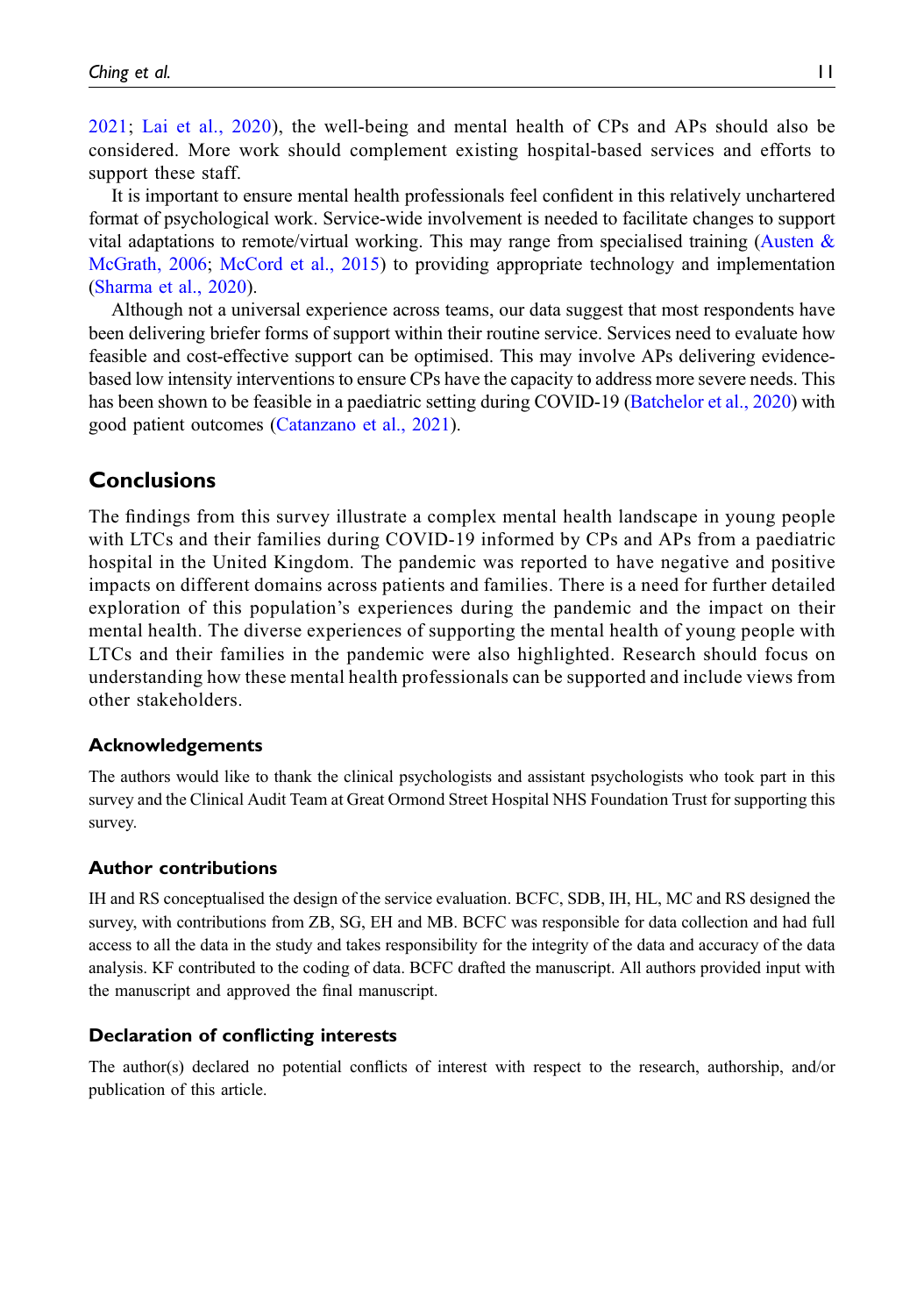# Funding

The author(s) disclosed receipt of the following financial support for the research, authorship, and/or publication of this article: All research at Great Ormond Street Hospital NHS Foundation Trust and UCL Great Ormond Street Institute of Child Health is made possible by the NIHR Great Ormond Street Hospital Biomedical Research Centre. This paper presents independent service evaluation. BCFC's employment is funded by The Beryl Alexander Charity and Great Ormond Street Hospital Children's Charity. The views expressed are those of the author(s) and not necessarily those of the NHS, The Beryl Alexander Charity, Great Ormond Street Hospital Children's Charity, or the NIHR.

# Ethical information

The Great Ormond Street Hospital for Children NHS Foundation Trusts' Clinical Audit Team approved this survey as part of a service evaluation (audit reference number: 2873). Although it was decided that the collection and analysis of data did not require ethical review by an NHS research ethics committee, care was taken to ensure ethical standards were met. Respondents were assured that their response to the survey was confidential and anonymised. No personally identifiable information was collected or described in this study. Consent was deemed not necessary by the Clinical Audit Team due to the survey being part of a service evaluation and responses were completely confidential and anonymised.

# ORCID iD

Brian CF Ching t<https://orcid.org/0000-0002-2179-9793>

### Availability of data and materials

The datasets generated and/or analysed in the paper are not publicly available due to the responses being for an internal service evaluation but are available from the corresponding author on reasonable request.

# Supplemental material

Supplemental material for this article is available online.

# **References**

- <span id="page-11-0"></span>Aishworiya, R., & Kang, Y. Q. (2020). Including children with developmental disabilities in the equation during this COVID-19 pandemic. Journal of Autism and Developmental Disorders, 51(6), 1-4.
- <span id="page-11-4"></span>Austen, S., & McGrath, M. (2006). Telemental health technology in deaf and general mental-health services: Access and use. American Annals of the Deaf, 151(3), 311-317.
- <span id="page-11-1"></span>Badawy, S. M., & Radovic, A. (2020). Digital approaches to remote pediatric health care delivery during the COVID-19 pandemic: Existing evidence and a call for further research. JMIR Pediatrics and Parenting, 3(1), e20049.
- <span id="page-11-3"></span>Barnado's (2020). Mental health and covid-19: In our own words. Retrieved from [https://www.barnardos.org.](https://www.barnardos.org.uk/mental-health-covid19-in-our-own-words-report) [uk/mental-health-covid19-in-our-own-words-report](https://www.barnardos.org.uk/mental-health-covid19-in-our-own-words-report)
- <span id="page-11-2"></span>Barney, A., Buckelew, S., Mesheriakova, V., & Raymond-Flesch, M. (2020). The COVID-19 pandemic and rapid implementation of adolescent and young adult telemedicine: Challenges and opportunities for innovation. Journal of Adolescent Health, 67(2), 164-171.
- <span id="page-11-5"></span>Batchelor, R., Catanzano, M., Kerry, E., Bennett, S. D., Coughtrey, A. E., Liang, H., Curry, V., Heyman, I., & Shafran, R. (2020). Debate: Lessons learned in lockdown–a one-day remotely delivered training on lowintensity psychological interventions for common mental health conditions. Child and Adolescent Mental Health, 25(3), 175-177.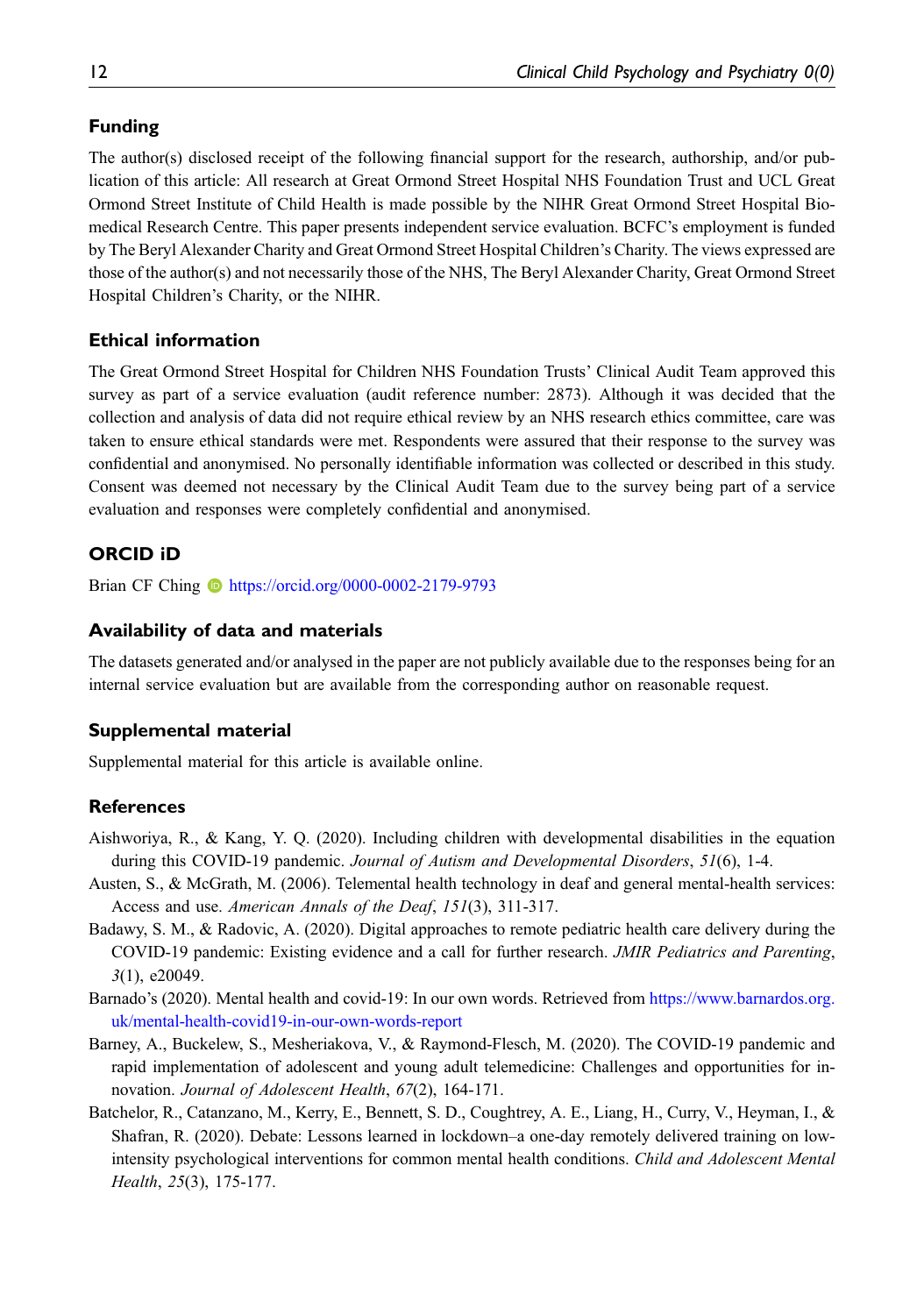- <span id="page-12-15"></span>Catanzano, M., Bennett, S. D., Kerry, E., Liang, H., Heyman, I., Coughtrey, A. E., Fifield, K., Taylor, C., Dalgleish, T., Xu, L., & Shafran, R. (2021). Evaluation of a mental health drop-in centre offering brief transdiagnostic psychological assessment and treatment for children and adolescents with long-term physical conditions and their families: A single-arm, open, non-randomised trial. Evidence Based Mental Health, 24(1), 25-32.
- <span id="page-12-6"></span>Chanchlani, N., Buchanan, F., & Gill, P. J. (2020). Addressing the indirect effects of COVID-19 on the health of children and young people. Canadian Medical Association Journal, 192(32), E921-E927.
- <span id="page-12-11"></span>Feijt, M., de Kort, Y., Bongers, I., Bierbooms, J., Westerink, J., & IJsselsteijn, W. (2020). Mental health care goes online: Practitioners' experiences of providing mental health care during the COVID-19 pandemic. Cyberpsychology, Behavior, and Social Networking, 23(12), 860-864.
- <span id="page-12-10"></span>Gale, N. K., Heath, G., Cameron, E., Rashid, S., & Redwood, S. (2013). Using the framework method for the analysis of qualitative data in multi-disciplinary health research. BMC Medical Research Methodology, 13(1), 117-118.
- <span id="page-12-2"></span>Glasper, A. (2020). Safeguarding children with long-term conditions from COVID-19. British Journal of Nursing, 29(9), 533-534.
- <span id="page-12-4"></span>Glazebrook, C., Hollis, C., Heussler, H., Goodman, R., & Coates, L. (2003). Detecting emotional and behavioural problems in paediatric clinics. Child: Care, Health and Development, 29(2), 141-149.
- <span id="page-12-7"></span>Greene, T., Harju-Seppänen, J., Adeniji, M., Steel, C., Grey, N., Brewin, C. R., Bloomfield, M. A., & Billings, J. (2021). Predictors and rates of PTSD, depression and anxiety in UK frontline health and social care workers during COVID-19. European Journal of Psychotraumatology, 12(1), 1882781.
- <span id="page-12-1"></span>Guessoum, S. B., Lachal, J., Radjack, R., Carretier, E., Minassian, S., Benoit, L., & Moro, M. R. (2020). Adolescent psychiatric disorders during the COVID-19 pandemic and lockdown. Psychiatry Research, 291, 113264.
- <span id="page-12-12"></span>Irvine, A., Drew, P., Bower, P., Brooks, H., Gellatly, J., Armitage, C. J., Barkham, M., McMillan, D., & Bee, P. (2020). Are there interactional differences between telephone and face-to-face psychological therapy? A systematic review of comparative studies. Journal of Affective Disorders, 265, 120-131.
- <span id="page-12-3"></span>Jones, B., Woolfenden, S., Pengilly, S., Breen, C., Cohn, R., Biviano, L., Johns, A., Worth, A., Lamb, R., Lingam, R., Silove, N., Marks, S., Tzioumi, D., & Zwi, K. (2020). COVID-19 pandemic: The impact on vulnerable children and young people in Australia. Journal of Paediatrics and Child Health, 56(12), 1851-1855.
- <span id="page-12-8"></span>Lai, J., Ma, S., Wang, Y., Cai, Z., Hu, J., Wei, N., Wu, J., Du, H., Chen, T., Li, R., Tan, H., Kang, L., Yao, L., Huang, M., Wang, H., Wang, G., Liu, Z., & Hu, S. (2020). Factors associated with mental health outcomes among health care workers exposed to coronavirus disease 2019. JAMA network open, 3(3), e203976.
- <span id="page-12-13"></span>McCord, C. E., Saenz, J. J., Armstrong, T. W., & Elliott, T. R. (2015). Training the next generation of counseling psychologists in the practice of telepsychology. Counselling Psychology Quarterly, 28(3), 324-344.
- <span id="page-12-0"></span>NHS Digital (2020). Mental health of children and young people in England, 2020: Wave 1 follow up to the 2017 survey. Retrieved from [https://digital.nhs.uk/data-and-information/publications/statistical/mental](https://digital.nhs.uk/data-and-information/publications/statistical/mental-health-of-children-and-young-people-in-england/2020-wave-1-follow-up)[health-of-children-and-young-people-in-england/2020-wave-1-follow-up](https://digital.nhs.uk/data-and-information/publications/statistical/mental-health-of-children-and-young-people-in-england/2020-wave-1-follow-up)
- <span id="page-12-5"></span>Patel, K. (2020). Mental health implications of COVID-19 on children with disabilities. Asian Journal of Psychiatry, 54, 102273.
- <span id="page-12-9"></span>Shafran, R., Myles-Hooton, P., Bennett, S., & Öst, L. G. (2021). The concept and definition of 'low intensity' cognitive behaviour therapy. Behaviour Research and Therapy, 138, 103803.
- <span id="page-12-14"></span>Sharma, A., Sasser, T., Schoenfelder Gonzalez, E., Vander Stoep, A., & Myers, K. (2020). Implementation of home-based telemental health in a large child psychiatry department during the COVID-19 crisis. Journal of child and adolescent psychopharmacology, 30(7), 404-413.